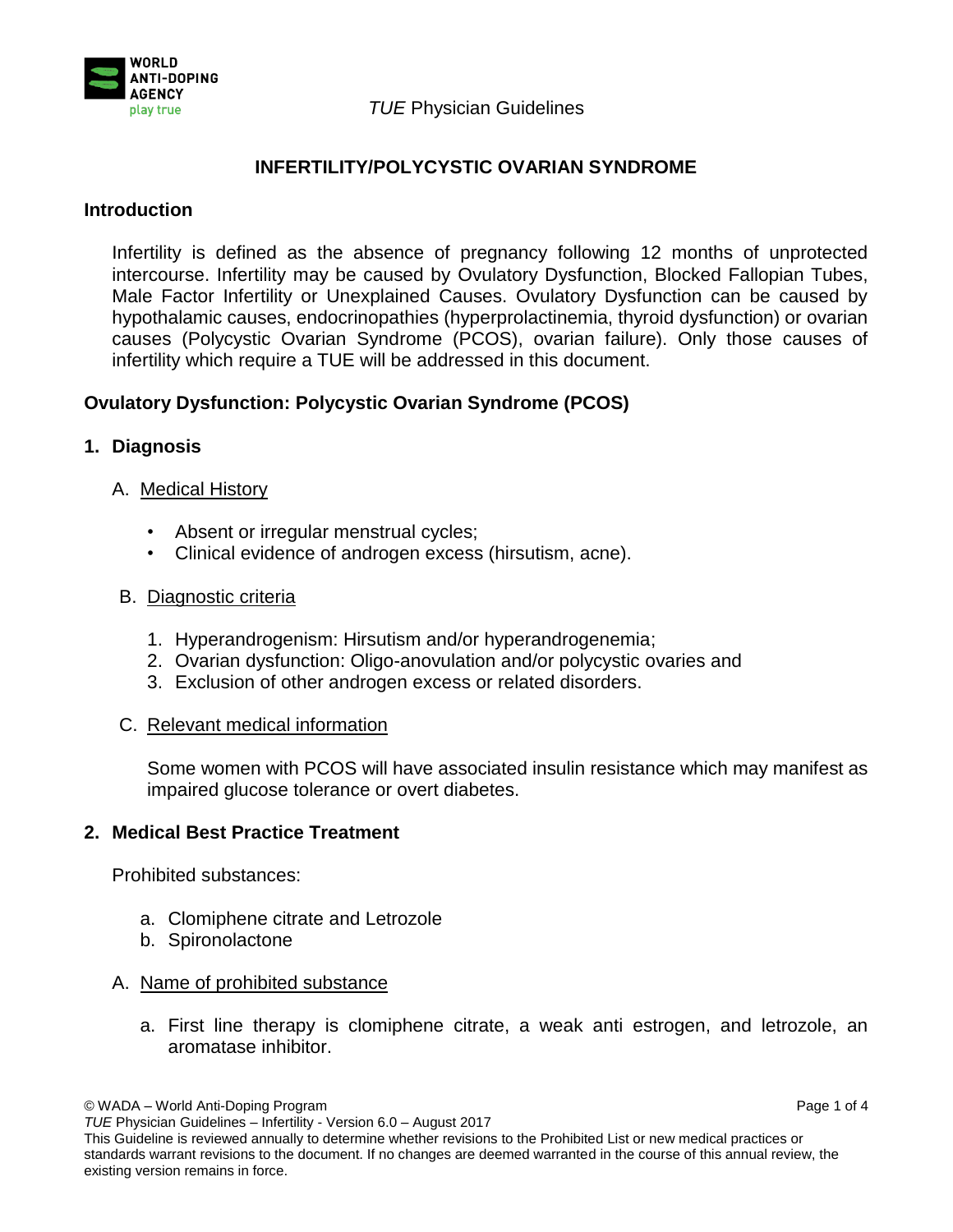

*TUE* Physician Guidelines Infertility/Polycystic Ovarian Syndrome

- b. Spironolactone may be used in some geographic regions of the world as a secondary treatment in the management of hirsutism caused by PCOS.
- B. Route

Oral.

- C. Dosage and Frequency
	- a. 5 days per month
	- b. Daily
- D. Recommended duration of treatment
	- c. 9-12 months
	- d. Long-term use if necessary

## **3. Other Non-Prohibited Alternative Treatments**

a. Subcutaneous exogenous Follicle Stimulating Hormone (FSH) can be used as an alternative.

Metformin has not proven to be as effective as clomiphene or letrozole as a first line treatment. However, in women who are non-responsive to clomiphene or letrozole, or who demonstrate insulin resistance, an insulin sensitizer such as metformin may be added.

hCG and Progesterone may be used as adjuncts to first line therapy.

b. Diane 35 (2 mg cyproterone acetate) and Yaz (3 mg drosperinone) are two oral contraceptives with anti-androgenic effects that are used as first line therapy for the treatment of hirsutism caused by PCOS. Any oral contraceptive or the NuvaRing (11.7 mg etonogestrel) will increase sex hormone binding globulin as a result of the increased estrogen. This will decrease free unbound, circulating androgens resulting in decreased hirsutism. For more severe or long standing cases, larger doses of cyproterone acetate (25-50mg) may be necessary. In some areas of the world, oral flutamide (non-steroidal anti-androgen) is used to treat hirsutism. Hormonal therapy can be combined with physical hair removal techniques such as laser or electrolysis.

A TUE may be granted for spironolactone should the athlete have proved:

The necessity [i.e. presence of hirsutism in the clinical picture of PCOS] and one or more of the following criteria:

• A contraindication to a non-prohibited method;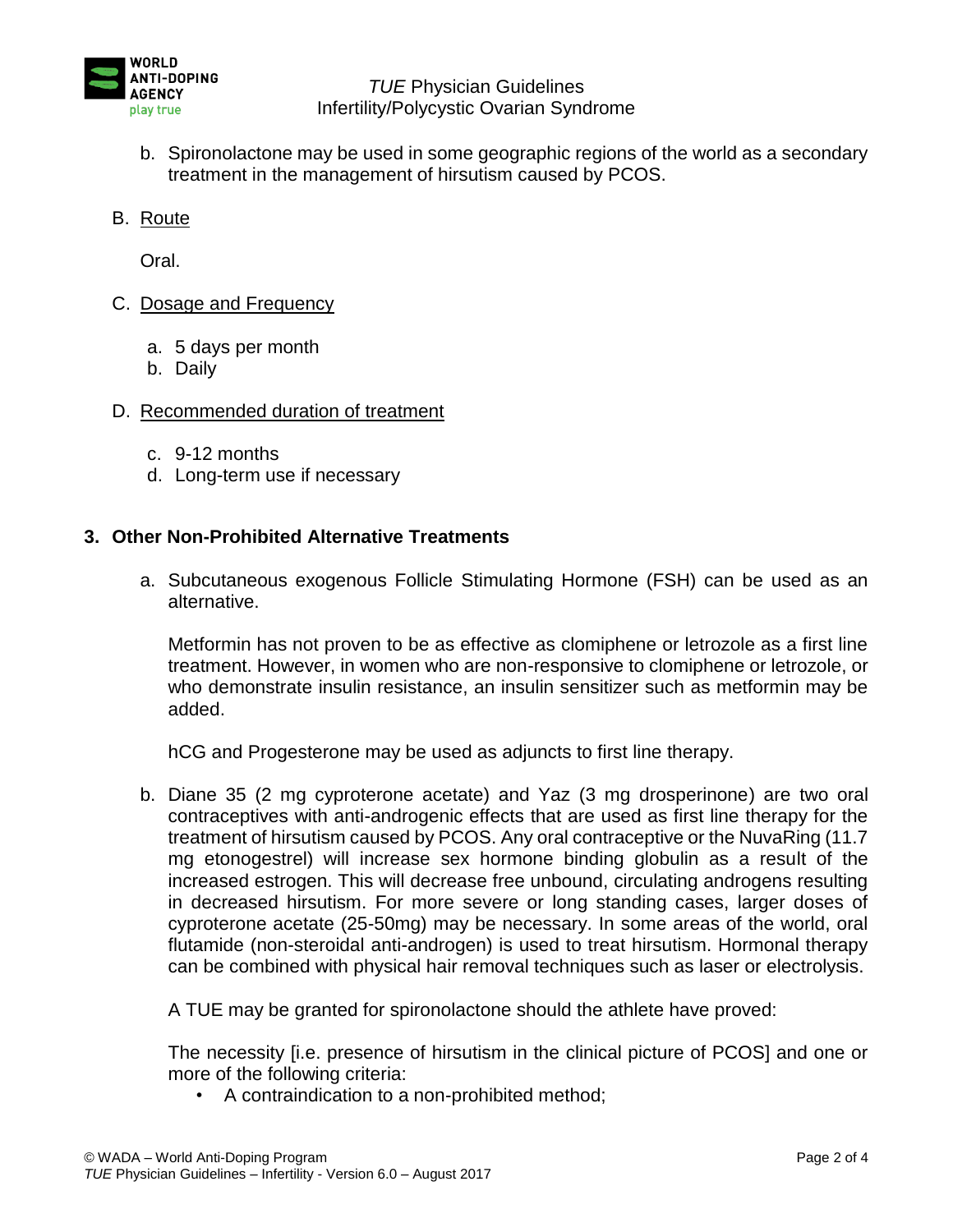

*TUE* Physician Guidelines Infertility/Polycystic Ovarian Syndrome

- An intolerance to a non-prohibited method;
- A failed response to a non-prohibited method;
- Inability to benefit from physical methods of hair removal due to prohibitive cost.

# **4. Consequences to Health If Treatment Is Withheld**

- a. Significantly decreased quality of life if infertility is unresolved
- b. Significant decreased quality of life for women with hirsutism resulting from PCOS.

## **5. Treatment Monitoring**

- a. Blood estrogen, and Luteinizing Hormone (LH) and ultrasound scan of the ovaries for follicular growth monitoring.
- b. Monitoring by gynaecologist, endocrinologist or dermatologist on a yearly basis is recommended.

## **6. TUE Validity and Recommended Review Process**

- a. 2 years
- b. 10 years TUE with an annual review by a specialist can be granted for this substance as PCOS is a lifelong condition.

#### **Unexplained Infertility**

#### **1. Diagnosis**

A. Medical History

No pregnancy despite regular ovulatory cycles, open tubes, regular timed intercourse and normal semen analysis.

#### B. Relevant medical information

Nil.

#### **2. Medical Best Practice Treatment**

May be treated with clomiphene citrate (see PCOS), FSH/LH (TUE not required)